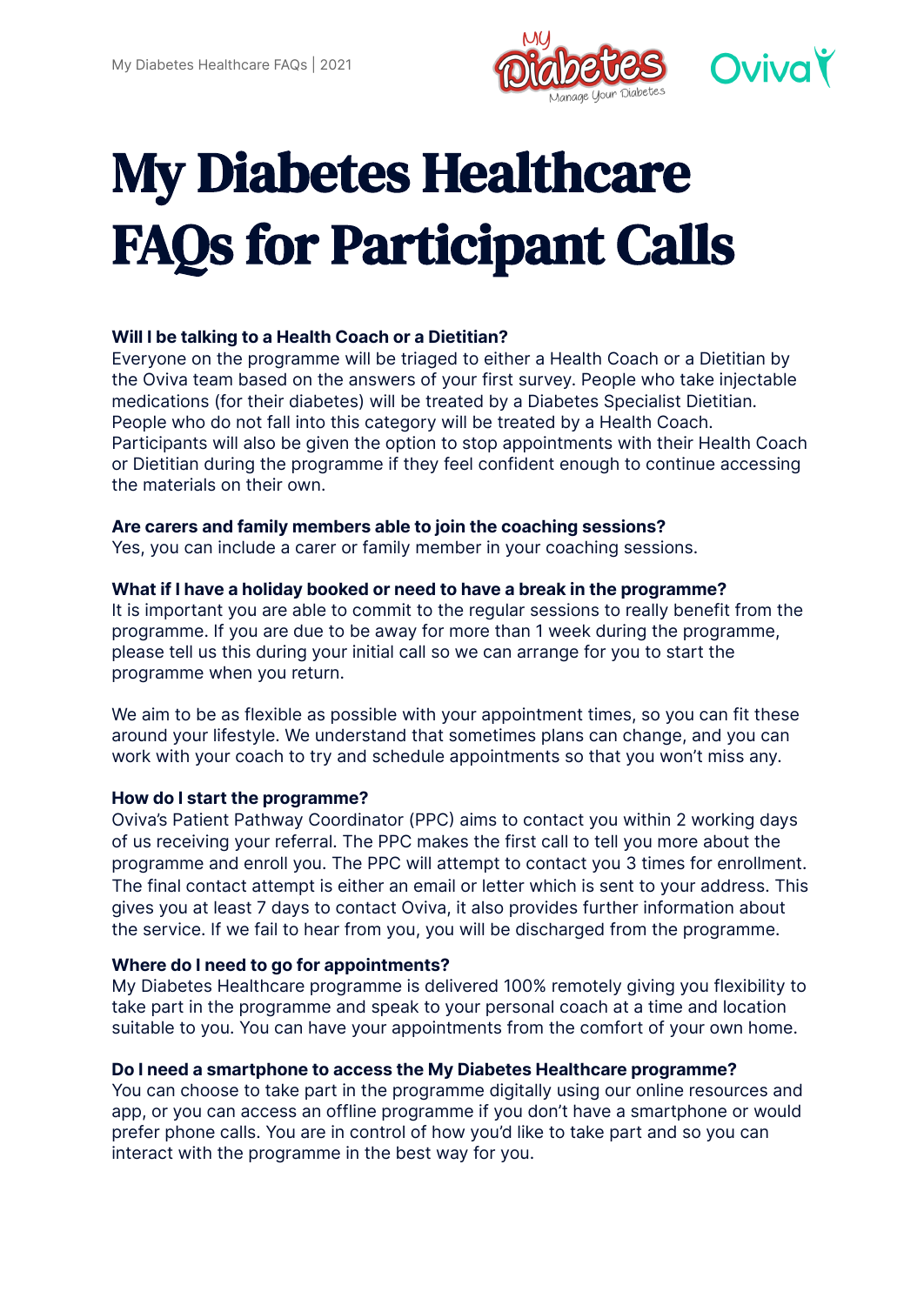

## **Do I need to download the Oviva app?**

We strongly encourage everyone to download the app as it will enhance your experience on the programme. The app will enable you to track your food and activity (either through manual input or by connecting the app to a wearable device like a FitBit), speak with your health coach and health coach through secure messaging, log a food diary and set and monitor goals.

The app is not compulsory and you can complete the full My Diabetes Healthcare programme without using the app if you prefer.

Please note participants can only login and use the app once they have been provided with their login details following the enrolment call with our Patient Pathway Coordinator.

#### **What is the start date for the My Diabetes Healthcare programme?**

Your first appointment is arranged when Oviva calls to enrol you on the programme and books you in based on your availability. The key point here is the flexible nature of the booking process. It is based on your availability and preference, for example, day vs. evening, weekday vs. weekend.

#### **When can I book appointments with the Coach?**

Oviva's coaches are available from 8am-8pm Monday to Friday as well as on Saturdays from 9am-3pm. The time of the appointments are flexible around your schedule.

#### **Will I be talking to a real person?**

Yes. Everyone on the programme will receive support from a UK-based health coach. This expert coach is assigned based on availability and language requirements.

#### **Can I access any support after I have completed my My Diabetes Healthcare programme?**

My Diabetes Healthcare programme participants have lifelong access to the Oviva app, online materials and any printed materials given during the programme to support them in sustaining their healthier lifestyle long after the programme ends.

#### **Who can I contact at Oviva?**

Oviva's Patient Pathway Coordinators are available on 02076224777 Monday to Friday 8am - 8pm and Saturday 9am-5pm to answer any questions. Outside of these hours the team has an answer phone which is reviewed daily and patients can expect a call back within 24 hours.

#### **What languages does Oviva offer?**

The preference is for people to speak English as all the course materials are written in English. However, there is a provision for people who cannot speak English to use one of our multilingual dietitians who cover a wide range of languages (over 20 languages) including Punjabi, Urdu, Bengali and Gujarati. We can also support other languages through the use of a tele-interpreter service during the patient's consultation phone calls.